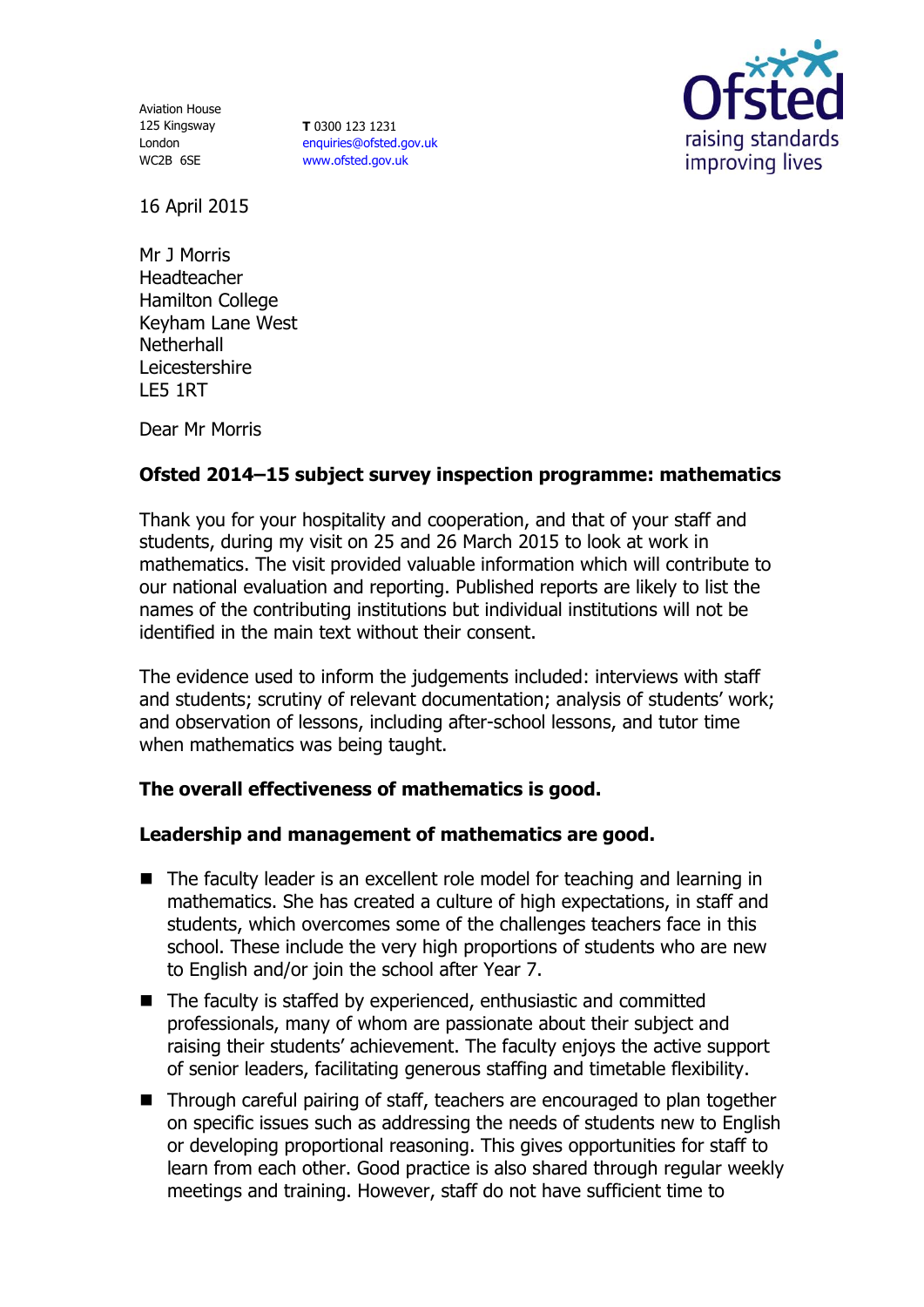observe each other teach and, therefore, the very best practice in the faculty is not shared systematically.

- Work sampling is undertaken regularly and has recently been enhanced by adding student interviews. However, the evaluation of this, as well as of formal lesson observations, is generic rather than mathematics focussed. This means leaders do not know which aspects of mathematics are taught well, and by whom, and which need to be improved further.
- A testament to the work of the faculty is students' appreciation of what their teachers do for them; they want even more mathematics lessons.

#### **The curriculum in mathematics is good.**

- $\blacksquare$  Many teachers in the faculty are skilled at identifying how topics link together to promote students' mathematical understanding and constantly reinforce terminology. Personalised mathematics dictionaries and reflective journals are a very useful way for students to assess their progress but are not used consistently across the faculty.
- $\blacksquare$  The curriculum is enhanced by a range of intervention lessons. Regular study support after school, the mathematics surgery, holiday sessions and a breakfast club for the most able are just some of the activities of which students are highly appreciative.
- $\blacksquare$  Students enjoy the annual mathematics fun week which includes quizzes, external speakers, team challenges and a visit, with the humanities faculty, to Bletchley Park to consider the mathematics of code breaking. Students are very enthusiastic about this kind of mathematics.
- $\blacksquare$  Key Stage 4 schemes of work exemplify clearly the kind of questions students should be able to tackle and are enhanced by a range of highquality resources designed by faculty members. Plans are in place to review these schemes of work in light of the new curriculum. Key stage 3 schemes of work have been rewritten but do not articulate sufficiently what students will have done in Key Stage 2 and do not yet include links to other topics. Consequently, students are not clear about the key concepts in mathematics and how topics interlink.

### **Teaching in mathematics is good.**

- Teaching is good with some that is outstanding. Lessons, including mathematics sessions during tutor time and after school, are well planned. Teachers' good questioning skills, aimed at a range of students, help to keep learning moving. The best examples saw teachers' excellent subject knowledge being used to push students to understand complex ideas.
- Regular assessment throughout the faculty and half-termly question-level analysis in Key Stage 4 ensures students know what they are good at and what they need more practice in. In some classes, this information is collated, setting a clear agenda for what teachers need to teach next. This approach would benefit from being used systematically across the faculty.
- $\blacksquare$  Teachers are remarkably adept at coping with the high turbulence in the student population. Teachers are consistent in creating a positive